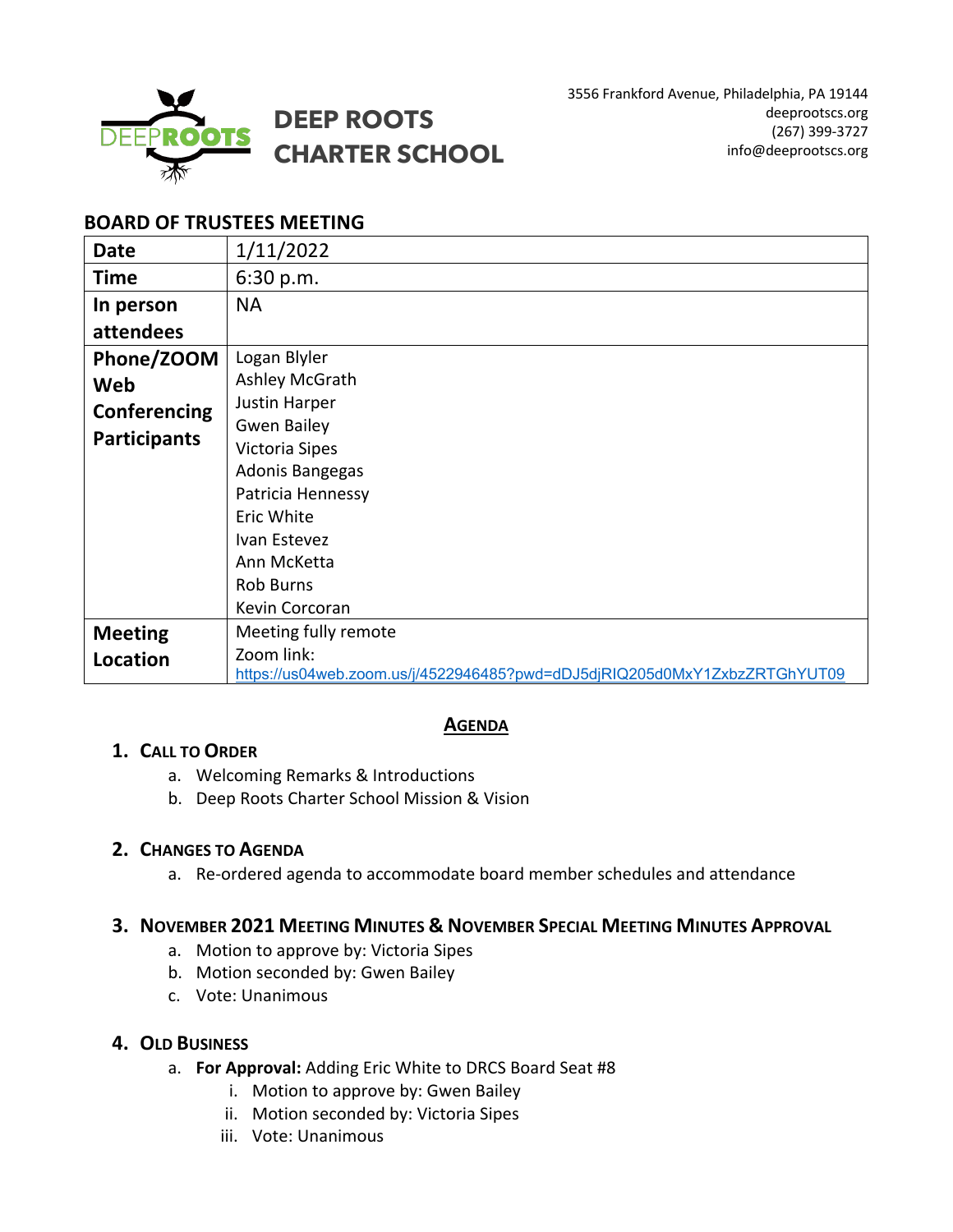### **5. OLD BUSINESS**

- a. Financial Audit occurred in December findings reviewed during meeting. No formal concerns. Feedback given for minor improvements in three areas.
- b. **For Discussion & Approval:** Reviewing and accepting SY20-21 Financial Audit
	- i. Motion to approve by: Victoria Sipes
	- ii. Motion seconded by: Rob Burns
	- iii. Vote: Unanimous

## **6. NEW BUSINESS**

- a. **For Discussion & Approval:** Updating Federal Funds procurement policy in alignment with new federal guidelines issued by USDOE effective January 2022.
	- i. Motion to approve by: Rob Burns
	- ii. Motion seconded by: Gwen Bailey
	- iii. Vote: Unanimous

## **7. ADDITIONAL REPORTS**

- a. School Leader & Operations Report
	- i. Staffing Update: Reviewed current staffing and strategic staffing plan to ensure Deep Roots is prepared for decreased staffing caused by K-5<sup>th</sup> transition occurring for the 22-23 SY.
	- ii. COVID Updates: Due to spike in cases before/over winter holiday, Deep Roots transitioned to remote learning from 1/5/22 – 1/14/22 with return to in person learning set for 1/18/22 with increase mitigation strategies in place.
	- iii. School Transition Update: Have held or have scheduled transition meetings for 76% of  $5<sup>th</sup>/6<sup>th</sup>$  grade students (71/93)

# **8. TRANSITION INTO CLOSED SESSION (IF NEEDED)**

- a. Motion to approve by: Victoria Sipes
- b. Motion seconded by: Rob Burns
- c. Vote: Unanimous

# **9. CLOSED SESSION TO DISCUSS VACCINATION POLICY**

# **10.TRANSITION BACK INTO PUBLIC SESSION (IF NEEDED)**

- a. Motion to Approve by: Adonis Bangegas
- b. Motion Seconded by: Rob Burns
- c. Vote: Unanimous